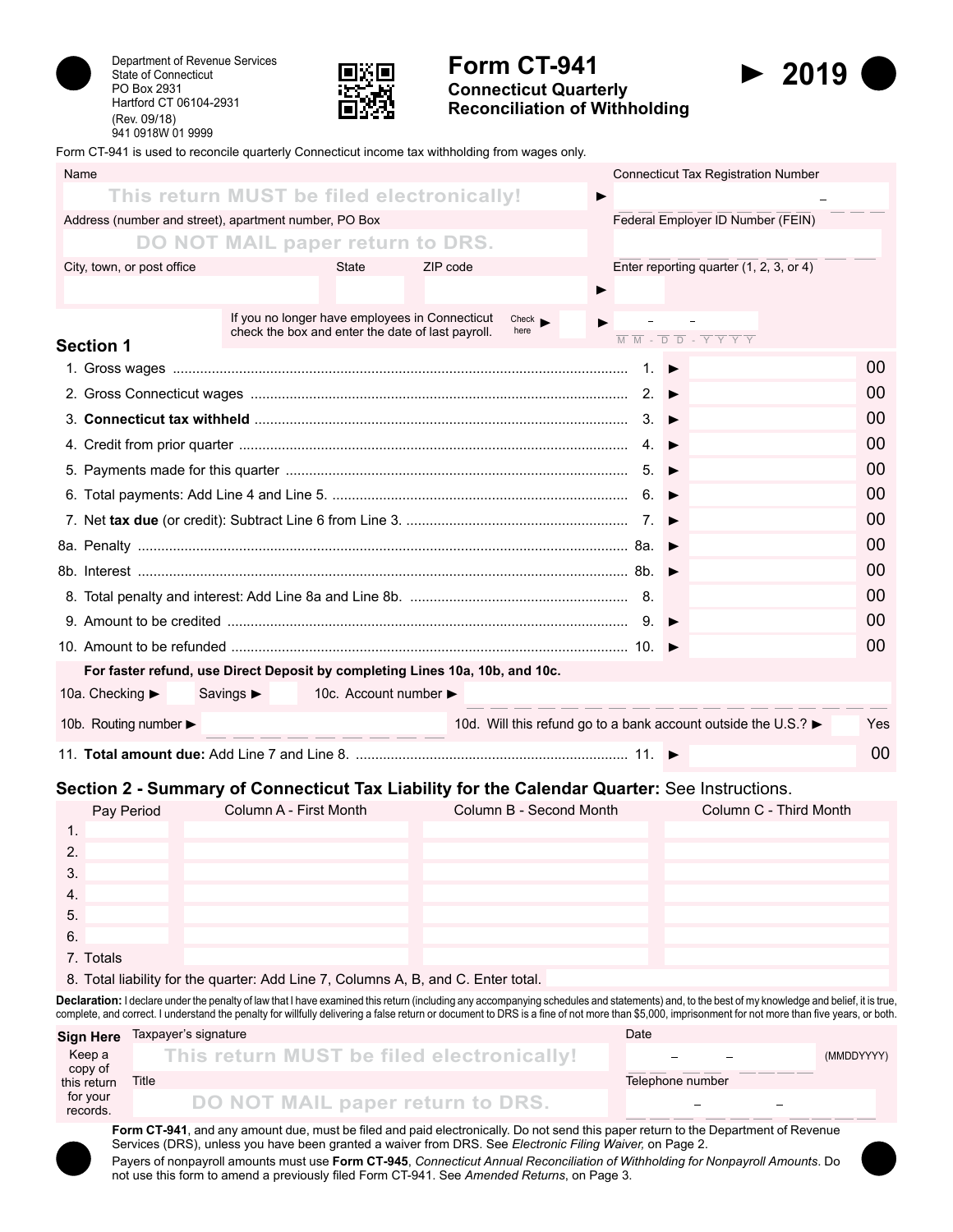# **Form CT-941 Instructions**

### **When to File**

#### **Due Dates**

First quarter, April 30, 2019; second quarter, July 31, 2019; third quarter, October 31, 2019; and fourth quarter, January 31, 2020.

An employer who makes timely withholding payments and owes no additional withholding for the quarter has ten days after the normal due date to file Form CT-941.

If the due date falls on a Saturday, Sunday, or legal holiday, the return will be considered timely if filed by the next business day.

Employers who are registered for Connecticut income tax withholding (other than household employers, agricultural employers granted annual filer status, and seasonal filers) are required to file Form CT-941 for each calendar quarter **even if no tax is due** or if no tax was required to be withheld.

Household employers who are registered to withhold Connecticut income tax from wages of their household employees should **not** file Form CT-941 for each calendar quarter, but instead must file one **Form CT-941 HHE**, *Connecticut Reconciliation of Withholding for Household Employers*, for the entire calendar year. See **Informational Publication 2019(1)**, *Connecticut Employer's Tax Guide, Circular CT*.

**Seasonal and annual filers**, including agricultural employers, may request permission from the Department of Revenue Services (DRS) to file Form CT-941 for only the calendar quarters in which they pay Connecticut wages. Certain agricultural employers may request permission to file one Form CT-941 for the entire calendar year. See IP 2019(1).

## **Requirement to File and Pay Electronically**

#### **Form CT-941, and any amount due, must be filed and paid electronically.**

Generally, a payment made electronically is a payment made by electronic funds transfer (EFT). See **Informational Publication 2017(15)**, *Filing and Paying Connecticut Taxes Electronically*.

Only taxpayers that receive a waiver from the electronic filing requirement from DRS may file paper withholding forms. See *Electronic Filing Waiver*, below.

Use the **Taxpayer Service Center (***TSC***)** to electronically file this return. See *Taxpayer Service Center (TSC)* on Page 3.



## **Electronic Filing Waiver**

To request a waiver from the electronic filing requirement visit **www.ct.gov/drs/TSCfiling** and complete **Form DRS-EWVR**, *Electronic Filing and Payment Waiver Request*.

If you received a waiver from electronic filing and payment from DRS, make check payable to **Commissioner of Revenue Services**. Write your Connecticut Tax Registration Number and the calendar quarter to which the payment applies on your check.

Please note that each form is year specific. To prevent any delay in processing your return or refund, the correct year's form must be submitted to DRS.

Mail the completed return and payment, if applicable, to the address on the return.

## **Section 1 - Line Instructions**

**Line 1:** Enter gross wages, for federal income tax withholding purposes, paid to all employees during this quarter.

**Line 2:** Enter gross **Connecticut wages** paid during this quarter. *Connecticut wages* are all wages paid to employees who are residents of Connecticut even if those wages are paid for work performed outside Connecticut by those resident employees and wages paid to employees who are nonresidents of Connecticut if those wages are paid for work performed in Connecticut by those nonresident employees.

**Line 3:** Enter total Connecticut income tax withheld on wages during this quarter. This should equal Section 2, Line 8.

**Line 4:** Enter credit from your prior quarter Form CT-941, Line 9. However, if any portion of that amount was overwithheld from employees during a prior quarter and not repaid to those employees prior to the end of that quarter or prior to filing the return for that quarter, whichever is earlier, subtract the portion not repaid from Line 9 of your prior quarter Form CT-941. Enter the difference.

**Line 5:** Enter the sum of all payments made for this quarter.

**Line 6:** Add Line 4 and Line 5. This is the total of your payments and credits for this quarter.

**Line 7:** Subtract Line 6 from Line 3 and enter the difference. If Line 3 is more than Line 6, complete Line 8a and Line 8b if necessary, then go to Line 11. If Line 6 is more than Line 3, complete Line 9 and Line 10.

**Line 8:** Enter penalty on Line 8a, interest on Line 8b, and the total on Line 8.

#### **Late Payment Penalty**

The penalty for paying all or a portion of the tax late is 10% of the tax paid late.

#### **Late Electronic Payment Penalty**

The following penalties will apply if an electronic funds transfer (EFT) payment is remitted late:

- 2% of the tax due for EFT payments not more than five days late;
- 5% of EFT payments more than five days but not more than 15 days late; **and**
- 10% of EFT payments more than 15 days late.

### **Penalty for Failure to Pay Electronically**

The following graduated penalty amounts will apply if you fail to remit payments electronically:

- First offense 10% penalty on the amount of the required tax payment, but not more than \$2,500;
- Second offense  $-10\%$  penalty, but not more than \$10,000; **and**
- Third and subsequent offenses 10% penalty. Form CT-941 Instructions (Rev. 09/18) Page 2 of 3